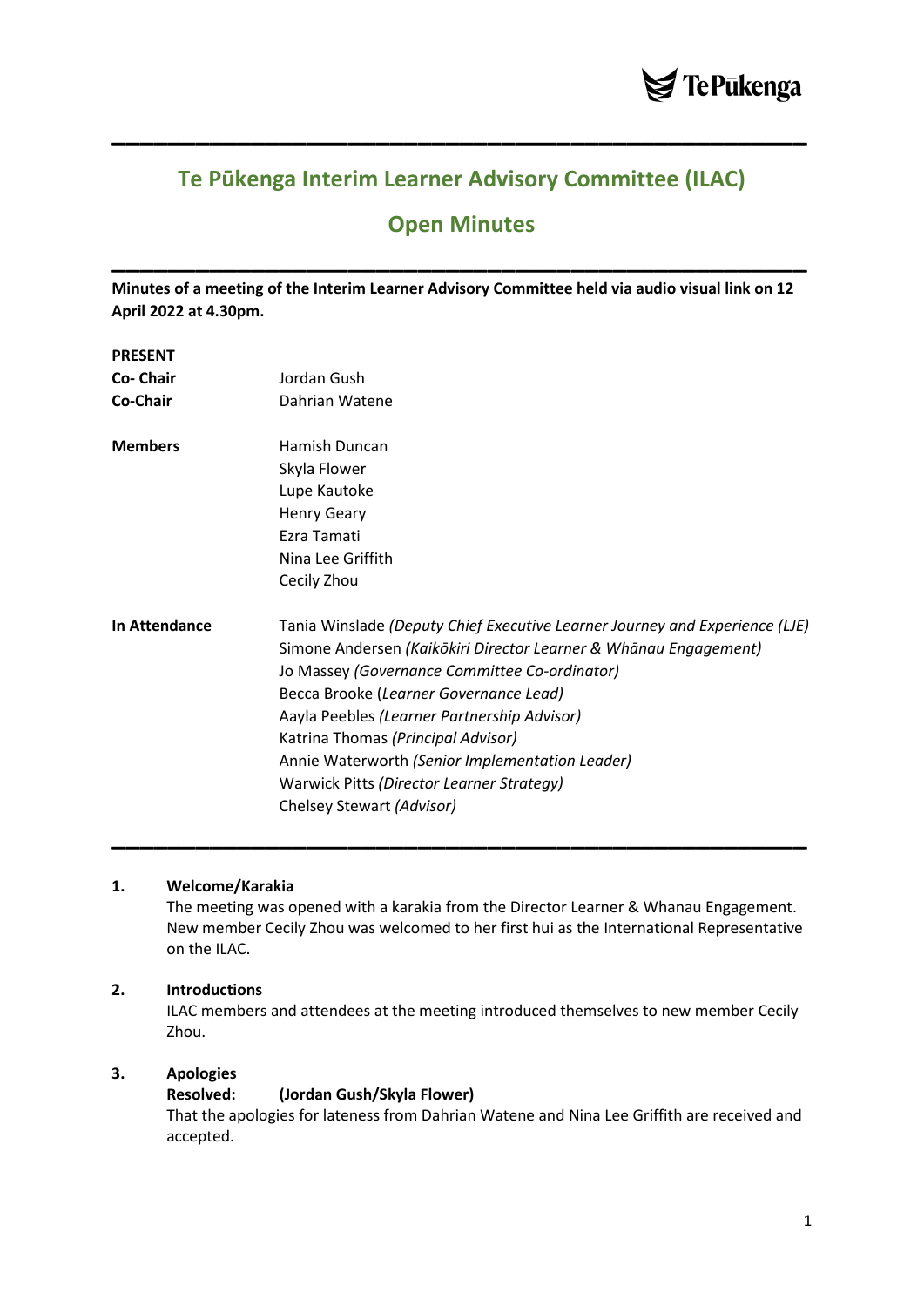

## **4. Confirmation of Agenda Resolved: (Jordan Gush/Dahrian Watene)** That the agenda is confirmed.

- **5. Declarations of Interest** No members of ILAC declared any conflicts of interest.
- **6. Confirmation of 16 March 2022 OPEN ILAC Meeting Minutes Resolved: (Jordan Gush/Dahrian Watene)** That ILAC confirm the open minutes of the interim Learner Advisory Committee meeting that took place on 16 March 2022 as a true and correct record.

## **7. Learner with Whānau Success & Equity Strategy Programme & Initiatives Presentation**

The 'Learner with Whānau Success & Equity Strategy Programme & Initiatives' was presented by the Director, Learner Strategy and Experience. He noted that the development of the strategy was being informed by previous work around understanding the experience of learners and identifying barriers they may encounter. Further engagement with learners (including ILAC) was being planned to inform the future design and development of a 10 year Learning and Equity Success Strategy.

Members asked questions relating to the data and insights used to inform development of the strategy, particularly on the impact that Covid may have had on the timing of the data and insights, and the timeline and level of engagement being planned with learner leaders and the wider learner cohort. The Director Learner Strategy and Experience noted that staff want to work with ILAC to ensure learners can be engaged with throughout the process to inform the development of the momentum strategies. Members commented that they would like a chance to view the data collected and to add any further thoughts.

## **Staff Action**: Copy of the presentation to be provided to Members, and form to be created with questions that ILAC can consider and provide further feedback.

## **Resolved: (Jordan Gush/Skyla Flowers)**

That ILAC receive the overview and presentation on the Learner with Whānau Success Strategy, and the feedback from ILAC was received was noted.

*8. Equity Strategy Presentation and Engagement (presentation to be circulated separately) It was noted that Item 8 – Equity Strategy Presentation and Engagement will be deferred to the next meeting of ILAC.*

## **9. Permanent Advisory Committee Framework Discussion**

The Kaikōkiri Director Learner & Whānau Engagement and Learner Governance Lead provided some guidance to inform an initial discussion around the permanent advisory committee framework, particularly around representation models. They noted that the key requirement for the permanent advisory committee is regional divisions, and that each committee consists of persons representing a minimum of each of these regional divisions as a baseline. However, members can consider what other types of learner representation might be needed. ILAC focussed on the following questions to guide their discussion.

- What does fair and effective representations mean/look like to you?
- How do we ensure the perspective of our diverse learners are represented fairly and effectively?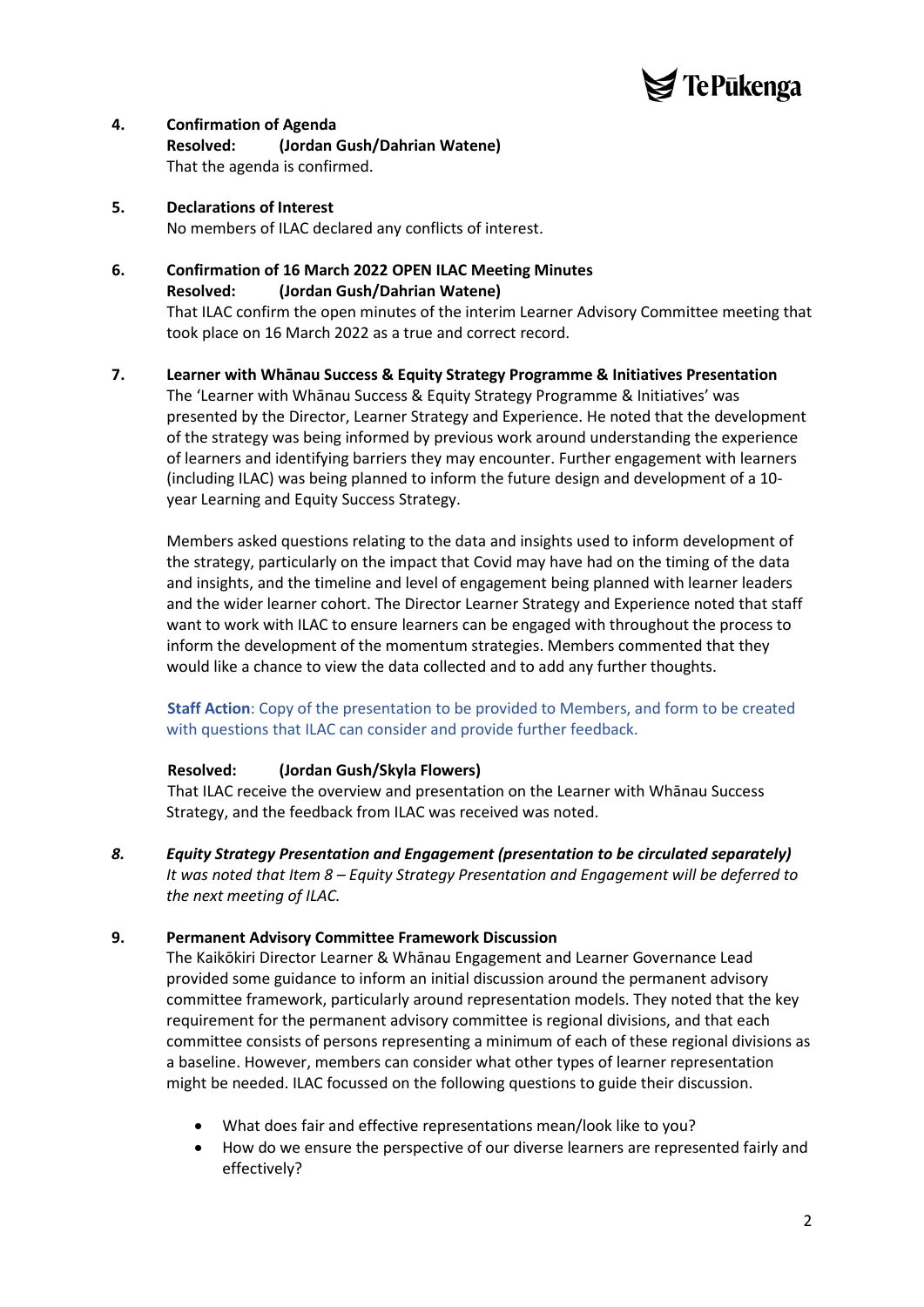

- What is working well now with ILAC in terms of representation/committee profile?
- What might be needed in addition to regional representation? (Direct appointments, national positions, priority groups)
- What should the composition of the permanent committee look like/factor ? (Size, learner type, priority groups)

#### **The following points/questions were noted from members:**

- The benefits of the current make up of ILAC and the selection criteria used to appoint the interim committee. It was noted that the current model has real strength in ensuring diverse learner representation and perspectives.
- Members raised that thought needs to be given to how the mechanisms would support the elected regional advisory committee members to have links/reach into the regions they represent. The same point was raised with respect to other types of positions that may form part of the permanent committee i.e., priority learner group representatives and the links/reach into communities they represent.
- There was concern that learner voices may be lost with large regions and how learners from each institution would be able to be represented effectively.
- Members have inquired as to how the permanent committee will have a relationship with each institution's student council, or if these will still exist? In what ways will members provide and receive information?
- It was noted that there is a perceived stigma associated with representation and leadership and that Te Pūkenga has the opportunity to empower learners to contribute to the network so that it isn't always the same people stepping up. What can we do to alter the learner mindsets to develop future leaders and get them out of their comfort zones?

Following the above discussion, the Deputy Chief Executive LJE acknowledged the work of ILAC and the progress being made. Chair Jordan Gush' recent contribution to the national RoVE panel discussion that received great feedback in terms of advocating for a learner centered approach.

## **Resolved: (Nina Lee Griffiths/Hamish Duncan )**

That staff note the feedback received from the committee.

## **10. Learner Engagement Framework Discussion – 'What does good learner engagement look like?'**

The Learner with Whānau Engagement team facilitated a discussion on 'what does good engagement look like? 'focussing on the following questions:

- What does 'learner-centred' mean to you?
- What does a commitment to Te Tiriti o Waitangi look like to you?
- How does learner engagement happen in your institutions? Do you have some examples of good engagement that you can share?

Members discussed the above, with key points around the topic being captured by the Learner with Whānau Engagement team. Members requested an option be made available to provide further written feedback following the meeting.

**Staff Action**: Learner with Whānau Engagement team to make the Miro link available to members through the team's channel.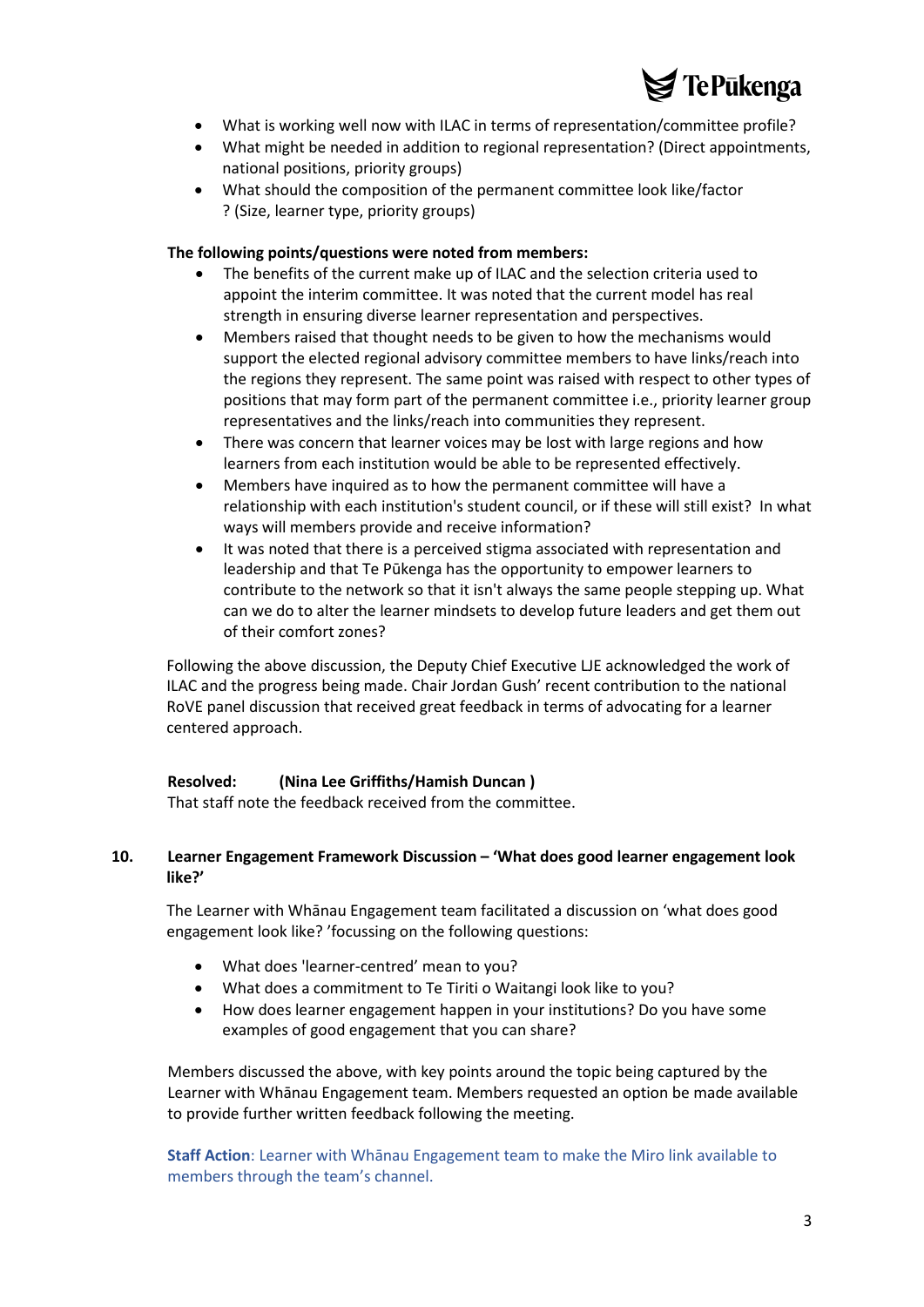

## **Resolved: (Ezra Tamati/Hamish Duncan)**

That staff note both verbal and Miro board feedback from the committee.

## **11. OPEN Council/Committee/Representative Group Updates**

## **Council**

Jordan Gush provided a verbal update on the last Council meeting noting the summary provided as part of the agenda outlining the Council's key activities for March 2022

## • Komiti Māori

Dahrian Watene noted that the next Komiti Māori hui will be kanohi ki te kanohi next week so an update will be given at the next meeting.

- Disability Action Plan Steering Group Henry Geary advised that no meeting had been held since last meeting update.
- Te Poari Akoranga

Hamish Duncan and Skyla Flowers noted that they have full day meeting tomorrow so will provide an update at next meeting.

## **Resolved: (Nina Lee Griffiths/Hamish Duncan)**

That ILAC receive the March 2022 Council Summary (Attachment 1) and the verbal updates concerning OPEN Council/committees/representative groups.

#### **12. General Business**

Staff provided updates on the following matters:

## **Operating Model**

The Kaikōkiri Director Learner & Whānau Engagement provided a brief update regarding the operating model mahi that was currently taking place and noted that consultation was due to occur mid-year.

As part of this update, the Deputy Chief Executive LJE facilitated a discussion around how the transition to 2023 could be made as seamless as possible for learners and what they may need to support learners' success from Day 1.

Some of the initial points of discussion on this topic are listed below:

- As apprentices consider themselves workers and not learners in the traditional sense , how might this mindset be changed? Can some thought be given to the possibility of looking into some sort of employer accreditation regarding apprentices to help support the need for balance between working and learning.
- Members liked the idea of 'navigators to support learners.
- It was suggested that a wānanga be organised to discuss this topic further preferably before the next ILAC meeting in June.

**Staff Action:** Wānanga to be organised along with some pre-questions to prompt some thinking on this topic.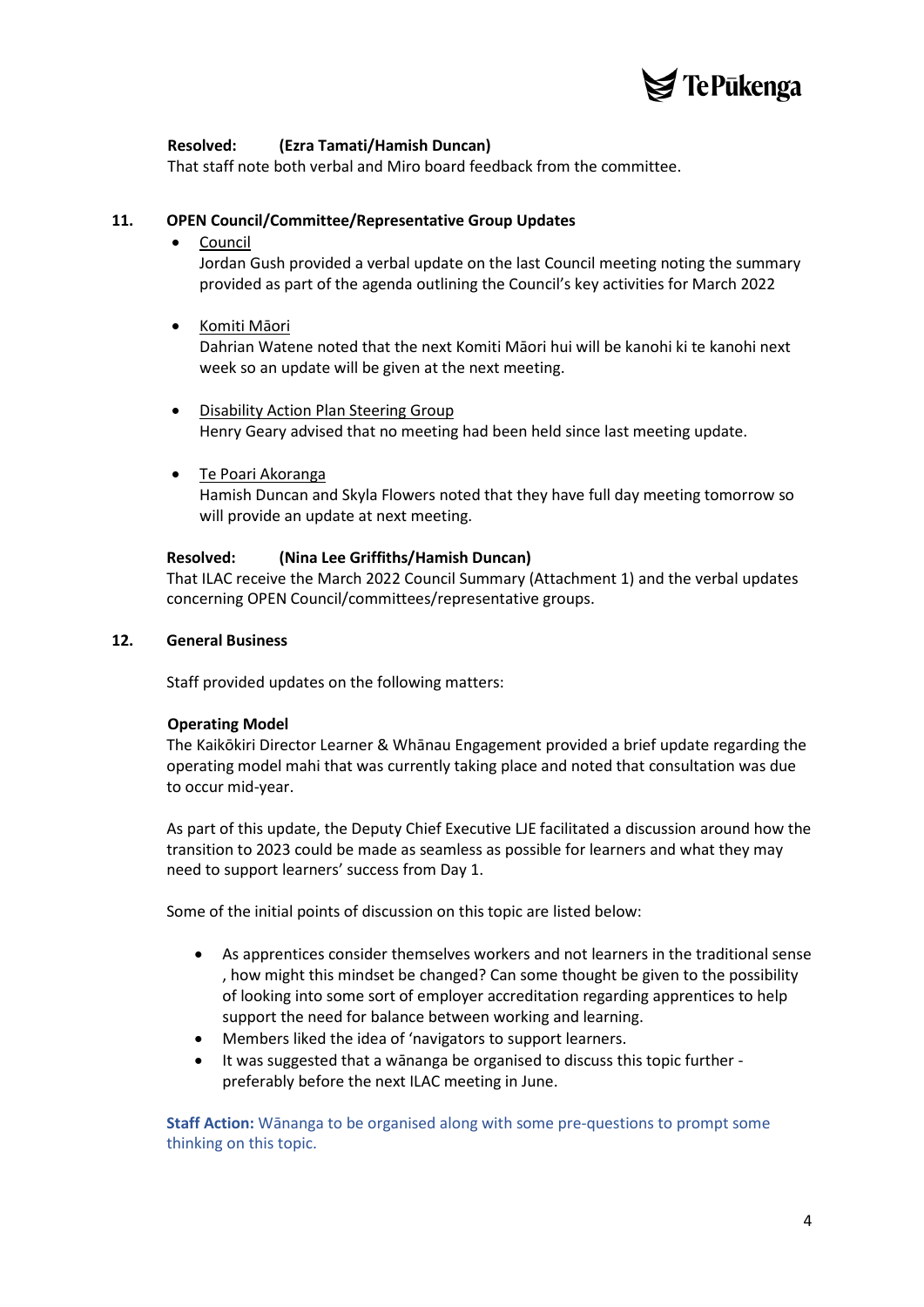

#### **Advisory committee communications**

The Governance Lead gave a brief update on the following:

- Monthly council updates were now being compiled to provide the advisory committees with an overview of Council decisions and mahi.
- ILAC meeting summaries would be compiled after each meeting to assist with talking points for members and to facilitate access to key documents and updates.
- The Council secretariat was working towards setting up meetings with the Chair/Deputy Chair and ILAC Co-Chairs and also arranging for a Council representative to attend ILAC meetings quarterly.
- The Council will receive a report to ask for direction on key strategies/mahi they would like advice from ILAC on.
- As staff would be looking at organising an in person wānanga prior to the June meeting, it was likely the June meeting would be a virtual meeting.

#### **Resolved: (Dahrian Watene/Hamish Duncan)**

That ILAC receive the verbal updates provided by staff and note any matters of general business.

#### **13. Action List**

#### **Resolved: (Jordan Gush/Hamish Duncan)**

That ILAC noted the actions and updates listed in the agenda.

#### **14. Resolution to Exclude the Public**

#### **Resolved: (Jordan Gush/Hamish Duncan)**

That the public be excluded from the following parts of the proceedings of this meeting, namely consideration of the public excluded agenda.

The general subject of each matter to be considered while the public is excluded, the reason for passing this resolution in relation to each matter, and the specific grounds under section 48(1) of the Local Government Official Information and Meetings Act 1987 for the passing of this resolution follows:

| <b>General subject of matter to</b><br>be considered | <b>Reasons for passing this</b><br>resolution | <b>Ground(s) founder</b><br>section 48(1) for the<br>passing of this resolution |
|------------------------------------------------------|-----------------------------------------------|---------------------------------------------------------------------------------|
| <b>Confirmation of 16 March</b>                      | Good reasons to withhold                      | Section $48(1)(a)$                                                              |
| 2022 Public Excluded Interim                         | information exists under                      |                                                                                 |
| <b>Learner Advisory Committee</b>                    | <b>Section 7 Local Government</b>             |                                                                                 |
| <b>Meeting Minutes</b>                               | and Official Information and                  |                                                                                 |
|                                                      | Meetings Act 1987                             |                                                                                 |

This resolution is made in reliance on section 48(1)(a) of the Local Government Official Information and Meetings Act 1987 and the particular interest or interests protected by Section 6 or Section 7 of that Act which would be prejudiced by the holding of the whole or relevant part of the proceedings of the meeting in public, as follows: